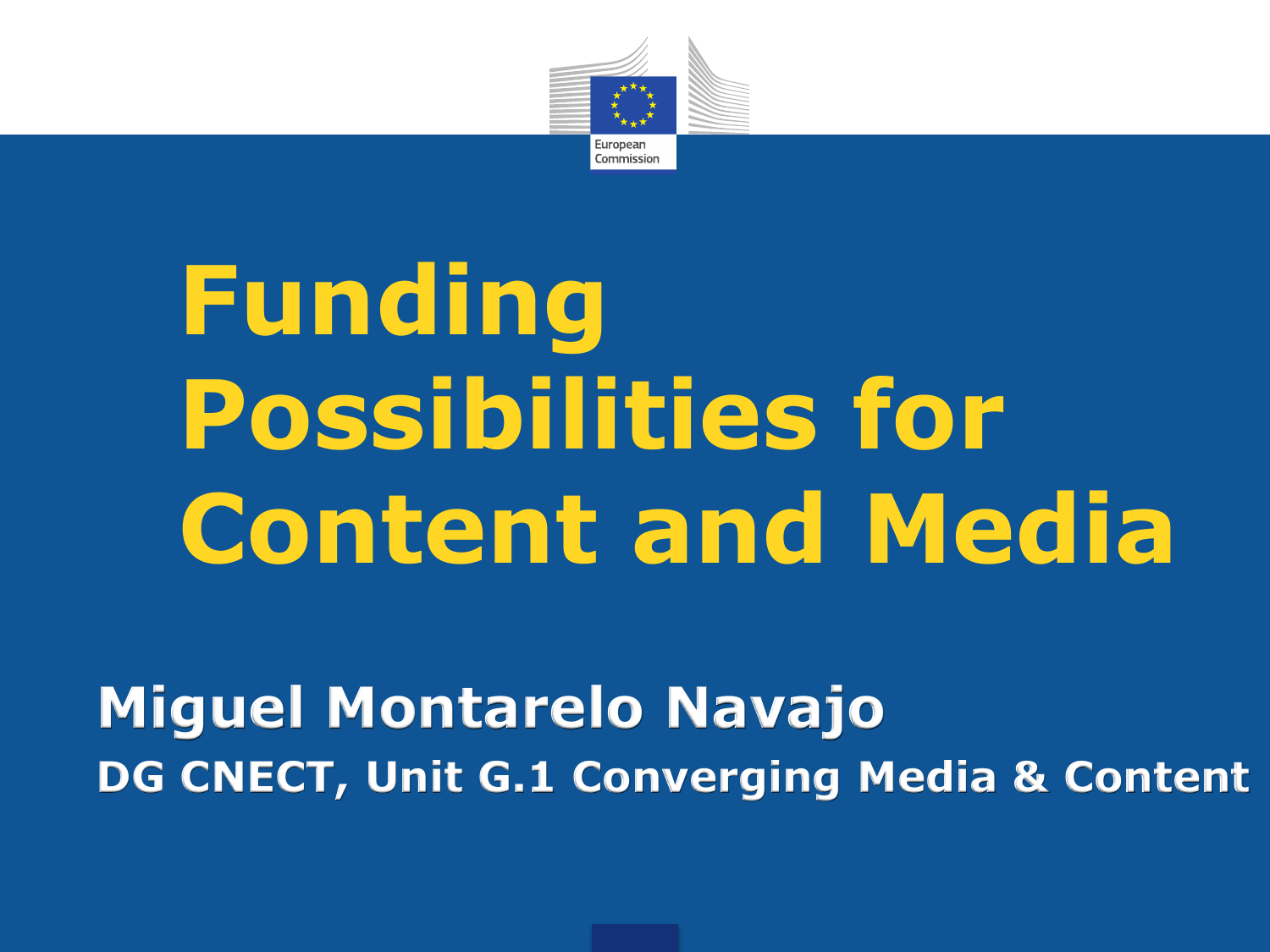

# **Funding possibilities: CURRENT**

• WP 2014-2015 ICT 19: • Technologies for creative industries, social media and convergence

• *DEADLINE: 14 April 2015*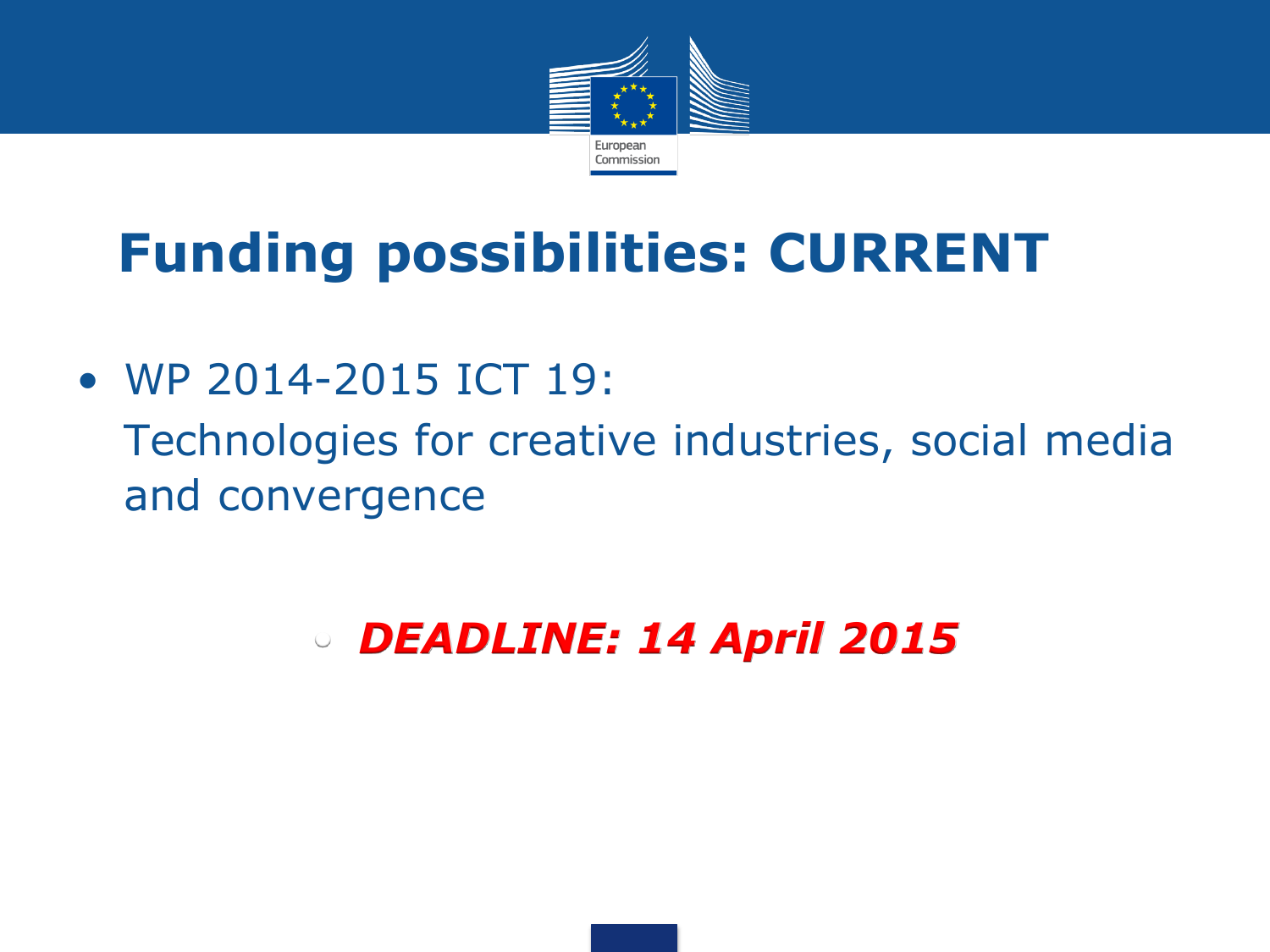#### **Convergence & Social Media ICT 19 – 2015 – Call 2 b) and c)**

1. What is Connect G.1 looking for? (PART I)

#### **(b) Innovation actions 20 M€**

• New services, pilots, large scale demonstrations (70% funding)

#### On…

- Interactive / Convergence
	- Integration of broadcasting, Internet based services, audiovisual and social media
- Multimodal multidisciplinary search
	- Any type of content: 3D, user generated, real-time, social media
- Immersive environments

HOR

• Any device, always connected, surrounding, multi-sensory, interactive





2020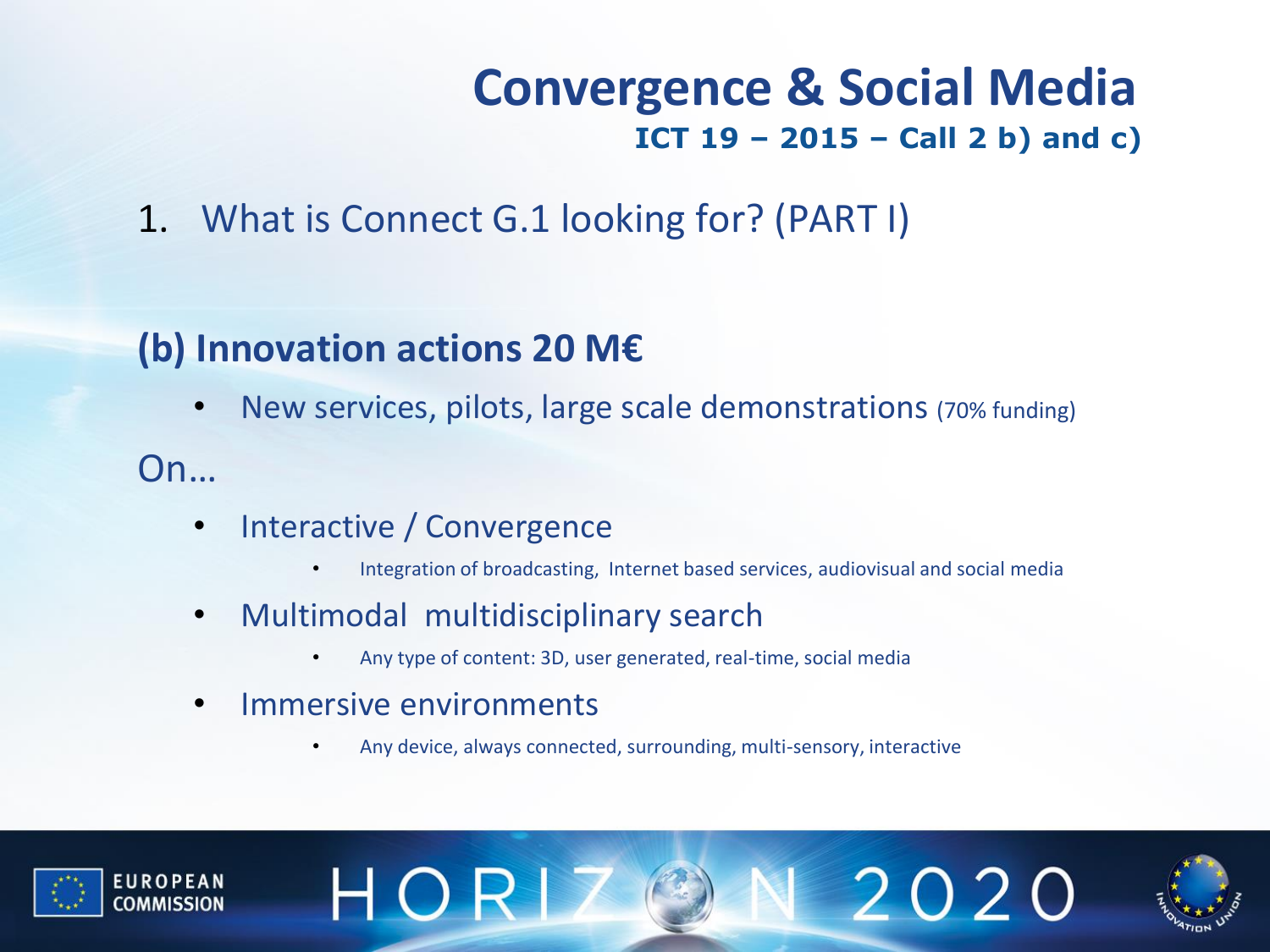#### **Convergence & Social Media ICT 19 – 2015 – Call 2 b) and c)**

2020

1. What is Connect G.1 looking for? (PART II)

#### **(c) Coordination and Support Actions 2M€**

Covering at least one of the following points:

HOR

- Increase cooperation between policy and research on Converge and Social Media
- Support on Convergence and Social Media activities (dissemination, research roadmap,…)

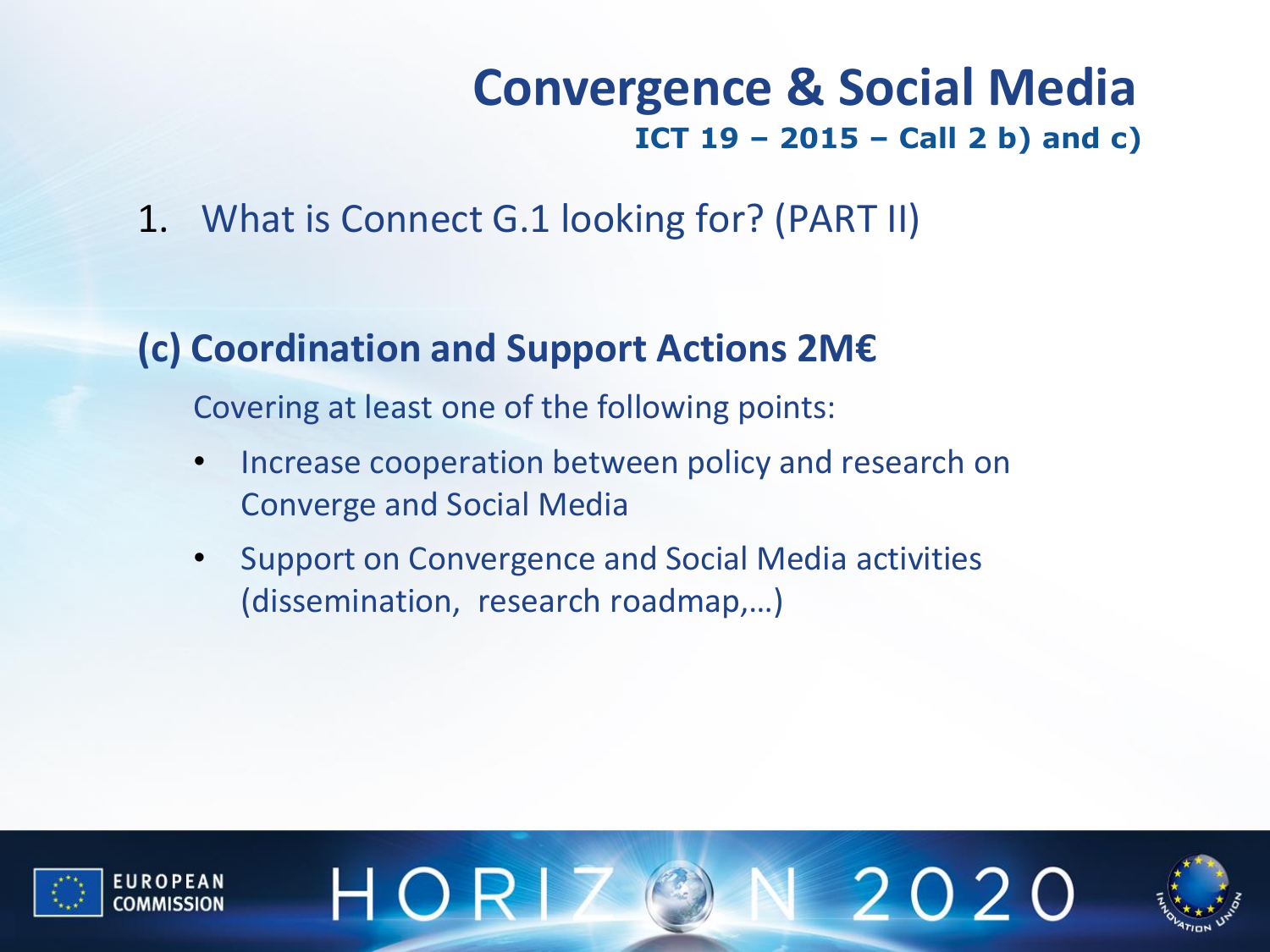

# **Funding possibilities: FUTURE**

- Media and content actions in next WP
- Future Multimedia Internet (FIRE)
- Big Data PPP initiative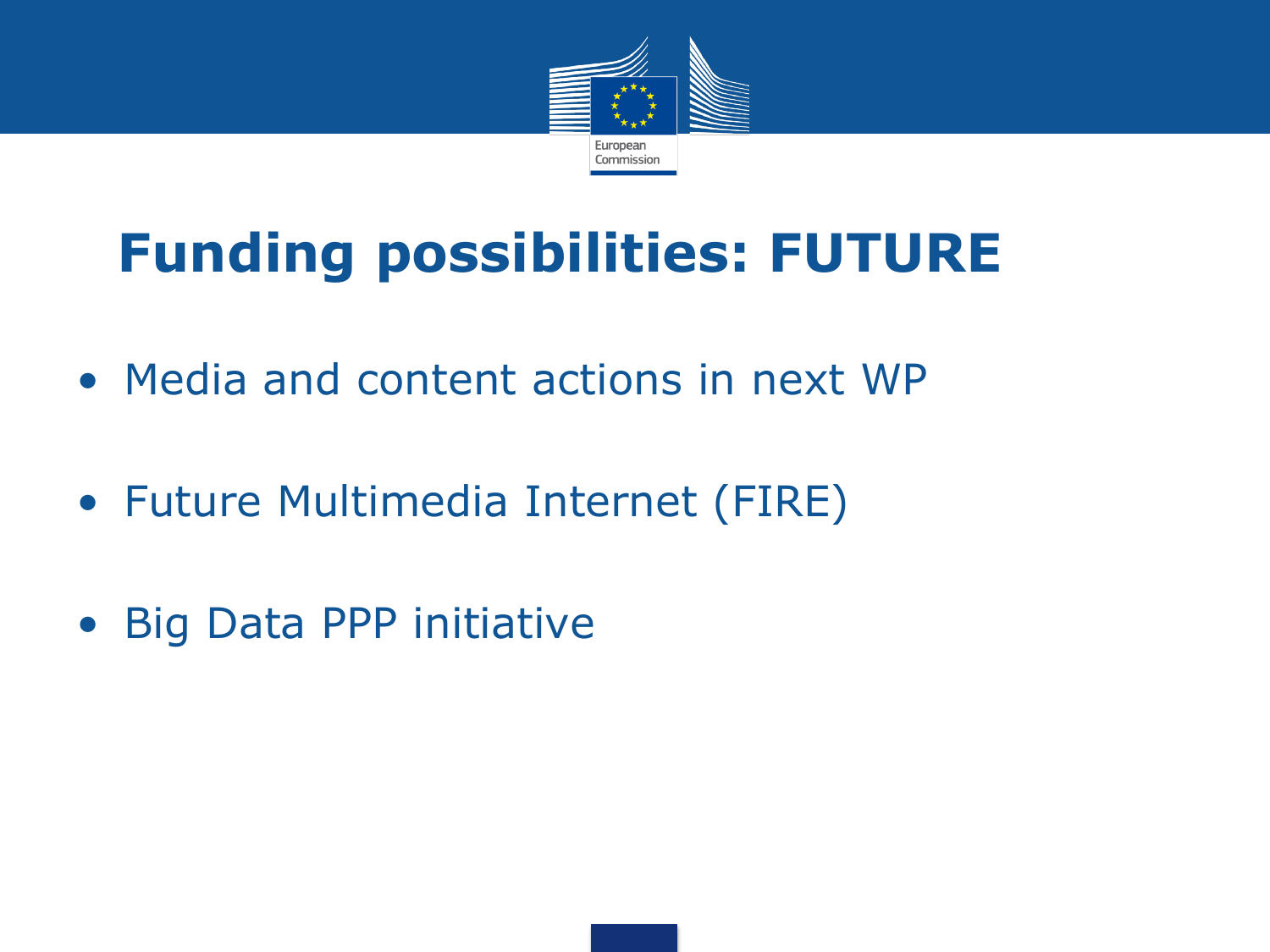

### **FIRE – Future Multimedia Internet**

#### • *large-scale experimentation on Future Multimedia Internet (FMI) services*

• Impact of future media on communication and storage infrastructure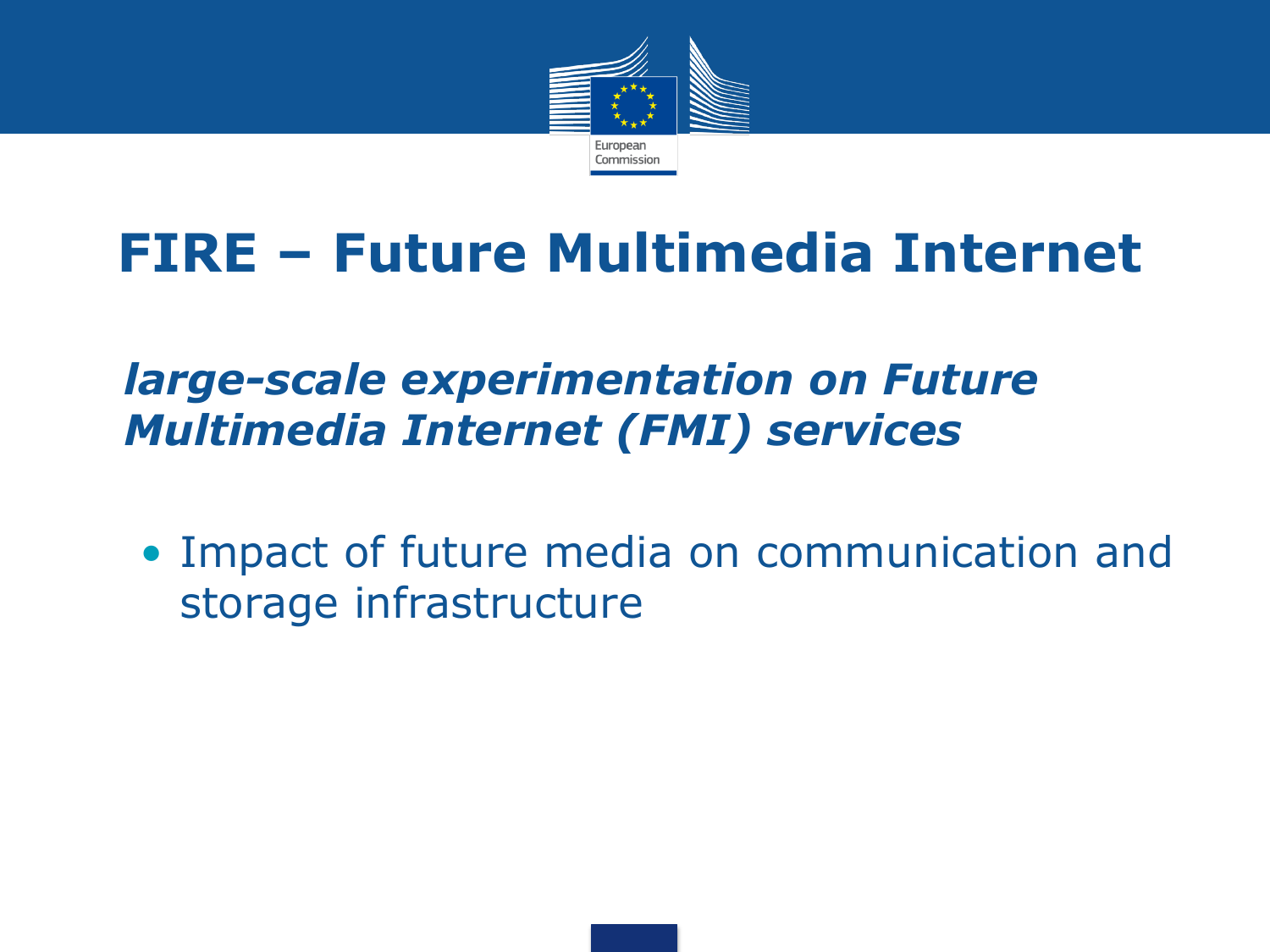

## **Media opportunities - Big Data PPP**

- The Public Private Partnership (PPP) links up European industry (large players and SMEs), researchers, academia and the EC to cooperate in data research and innovation.
- The EC will respond to the main research challenges [and needs](http://www.bigdatavalue.eu/index.php/downloads/finish/3-big-data-value/14-big-data-value-strategic-research-and-innovation-agenda/0) identified by industry and academia in a SRIA in future Horizon 2020 WPs
- Investments are expected to reach around  $E2.5$  billion over 2016-2020. Each EU euro is expected to trigger €4 of private sector investment (around €2 billion).